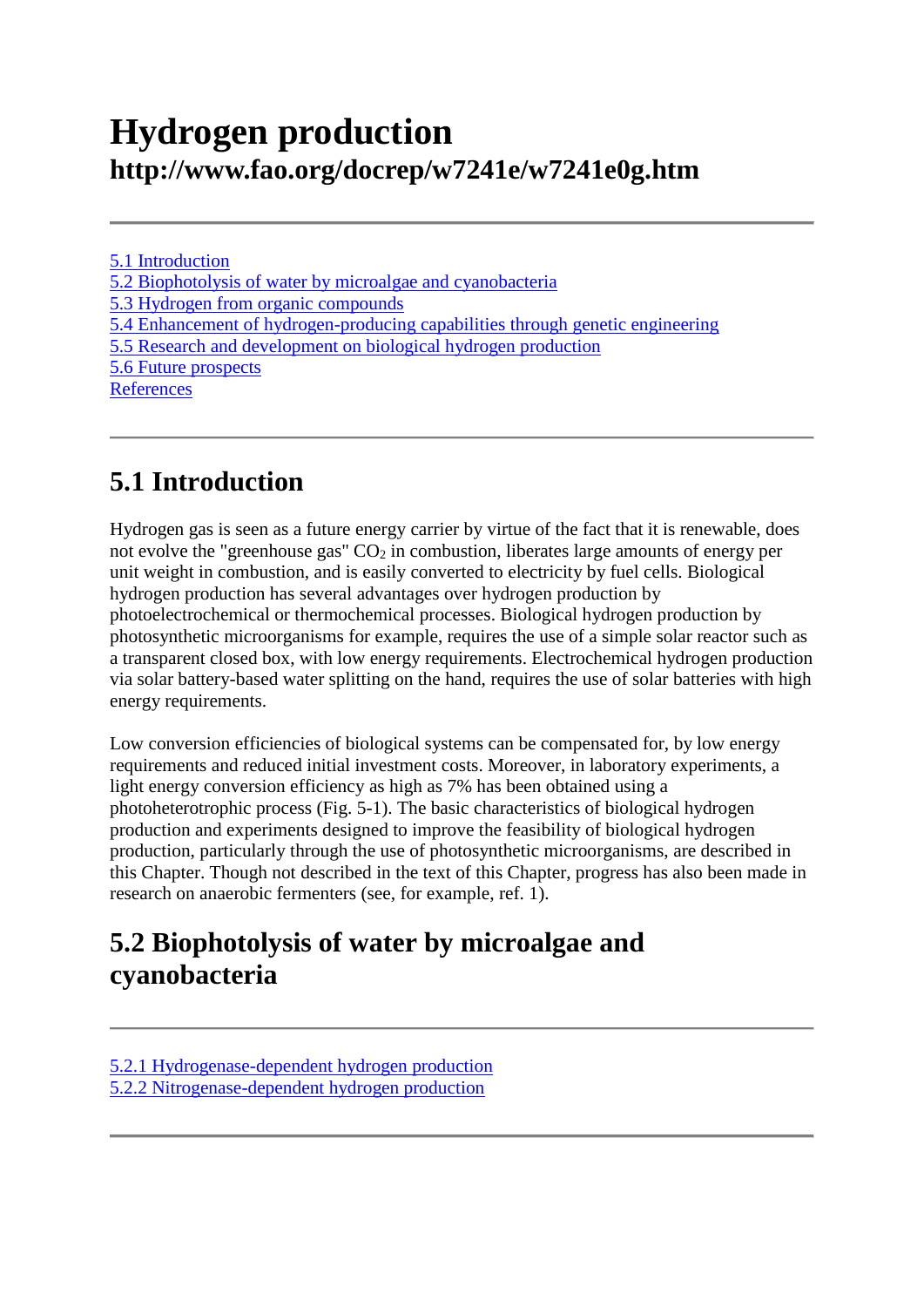Microalgae are primitive microscopic plants living in aqueous environments. Cyanobacteria, formerly known as blue-green algae, are now recognized as bacteria since the anatomical characteristics of their cells are prokaryotic (bacterial type). Miroalgae and Cyanobacteria along with higher plants, are capable of oxygenic photosynthesis according to the following reaction:

> $CO<sub>2</sub> + H<sub>2</sub>O \rightarrow 6 [CH<sub>2</sub>O] + O<sub>2</sub>.$ organic compounds

Photosynthesis consists of two processes: light energy conversion to biochemical energy by a photochemical reaction, and  $CO<sub>2</sub>$  reduction to organic compounds such as sugar phosphates, through the use of this biochemical energy by Calvin-cycle enzymes. Under certain conditions, however, instead of reducing CO2*, a* few groups of microalgae and Cyanobacteria consume biochemical energy to produce molecular hydrogen (Fig. 5-2; 5-3). Hydrogenase and nitrogenase enzymes are both capable of hydrogen production.

### **5.2.1 Hydrogenase-dependent hydrogen production**

Gaffron and Rubin (3) reported that a green alga, *Scenedesmus,* produced molecular hydrogen under light conditions after being kept under anaerobic and dark conditions.

#### **Figure 5.1 - [Components of a hydrogen production system](http://www.fao.org/docrep/w7241e/w7241e0w.gif)**

A 25 to 30% sugar concentration was obtained regardless of the sugar concentration of the initial saccharified solution. Table 3-8 shows the results of the RO membrane operation using filtrate derived from UF membrane-treated low-concentration saccharified solutions.





**Figure 5.3 Nitrogenase-mediated hydrogen production in heterocystous cyanobacteria**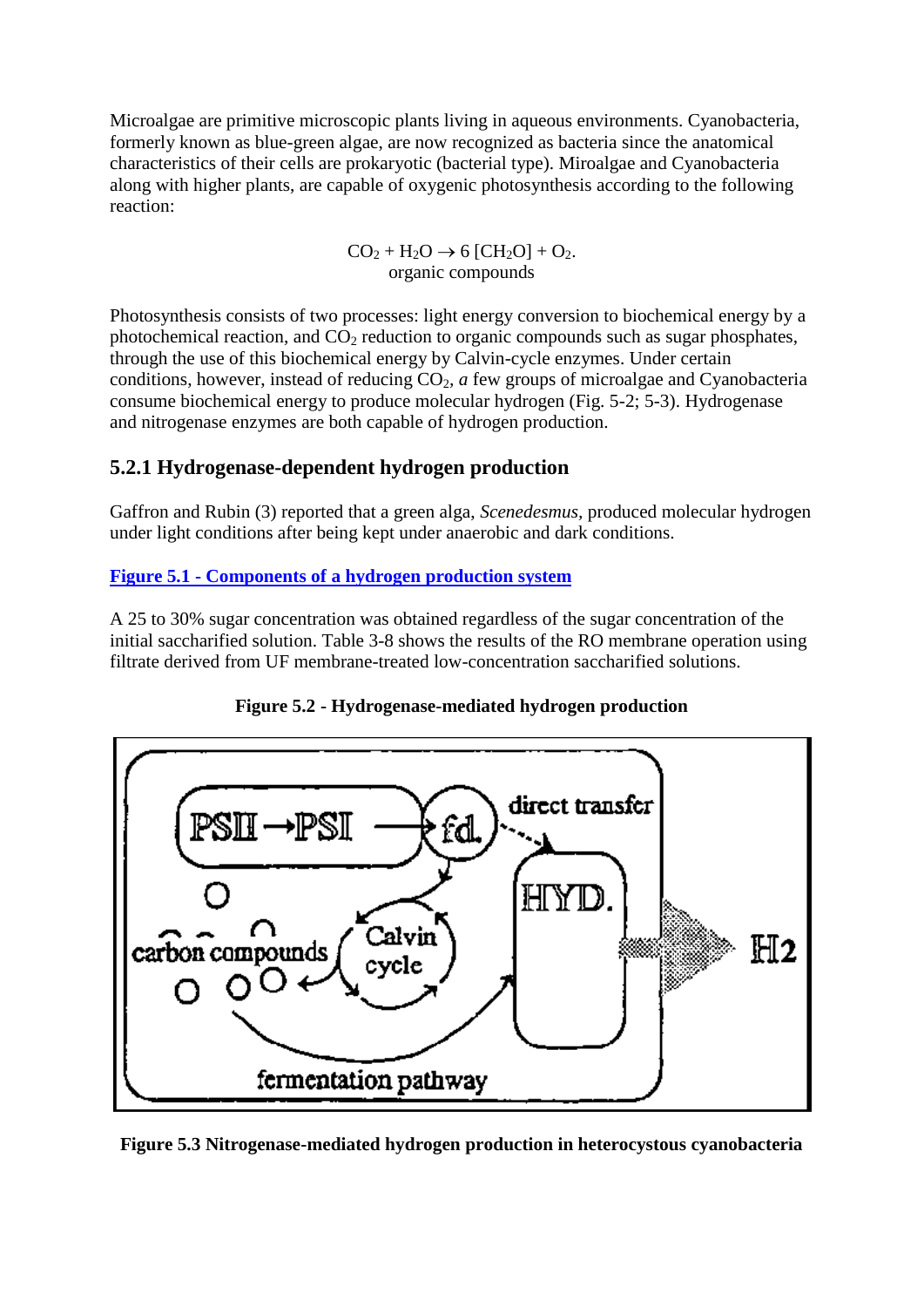

Hydrogenase, the enzyme responsible for this hydrogen production, catalyses the following reaction:

 $(2H^+ + 2X_{reduced} \rightarrow 6 H_2 + 2X_{oxidized})$ 

The electron carrier, X, is thought to be ferredoxin. Since ferredoxin is reduced with water as an electron donor by the photochemical reaction, green alga are theoretically water-splitting microorganisms.

Following Gaffron and Rubin's work, basic studies on the mechanisms involved in hydrogen production have determined that the reducing power (electron donation) of hydrogenase does not always come from water, but may sometimes originate intracellularly from organic compounds such as starch. The contribution of the decomposition of organic compounds to hydrogen production, is dependent on the algal species concerned, and on culture conditions. Even when organic compounds are involved in hydrogen production, an electron source can be derived from water, since organic compounds are synthesized by oxygenic photosynthesis. The reason for hydrogenase inactivity in green algae under normal photosynthetic growth conditions is unclear. Hydrogenase is thought to become active in order to excrete excess reducing power under specific conditions, such as anaerobic conditions.

The oil crisis in 1973 prompted research on biological hydrogen production, including photosynthetic production, as part of the search for alternative energy technologies. Green algae were known as light-dependent, water-splitting catalysts, but the characteristics of their hydrogen production were not practical for exploitation. Hydrogenase is too oxygen-labile for sustainable hydrogen production: light-dependent hydrogen production ceases within a few to several tens of minutes since photosynthetically produced oxygen inhibits or inactivates hydrogenases. A continuous gas flow system designed to maintain low oxygen concentrations within the reaction vessel, was employed in basic studies (4), but has not been found practically applicable.

Greenbaum and co-workers reported very high (10 to 20%) efficiencies of light conversion to hydrogen, based on PAR (photosynthetically active radiation which includes light energy of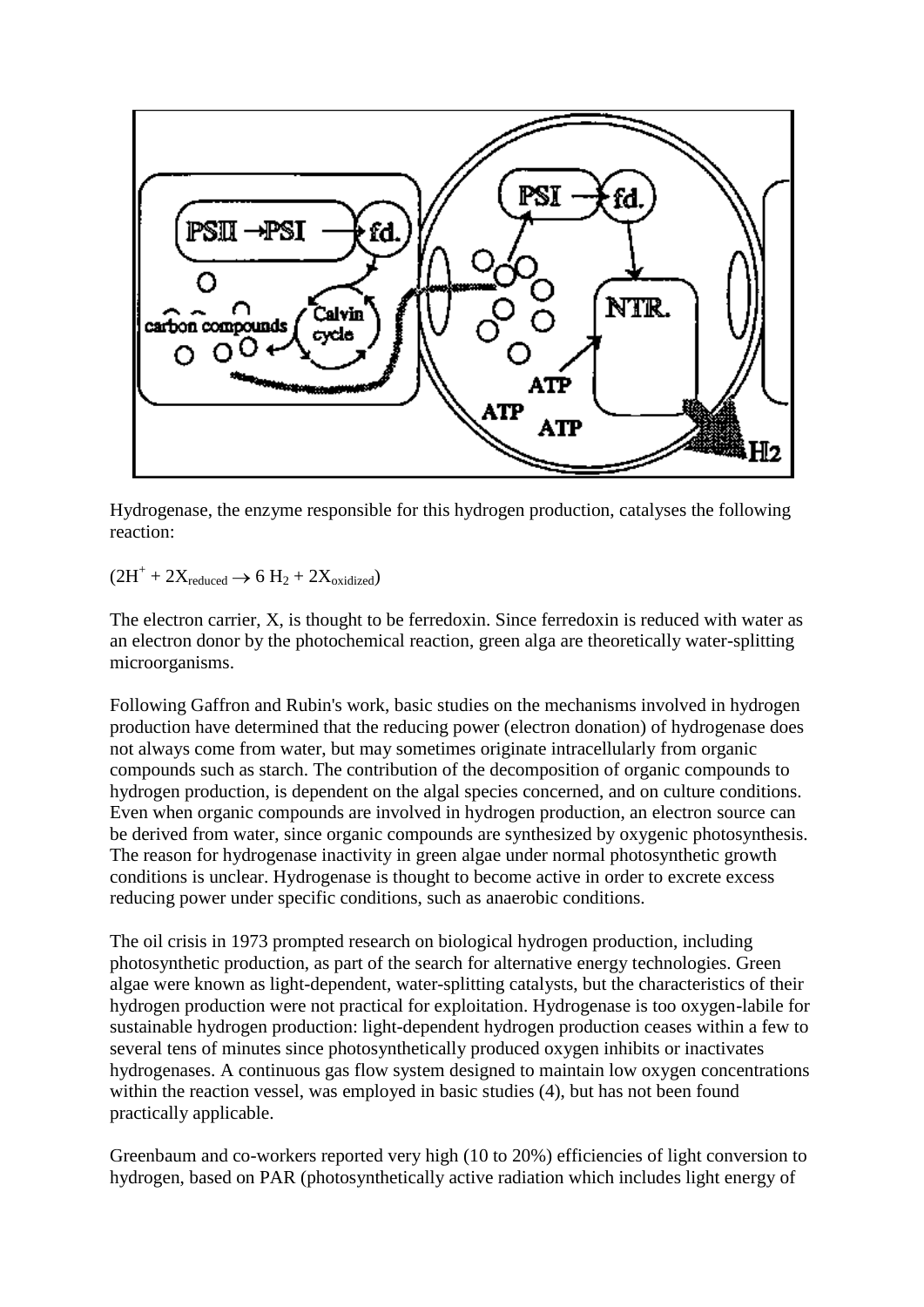400-700nm in wavelength). These authors recently reported what may represent a "short circuit" of photosynthesis, whereby hydrogen production and  $CO<sub>2</sub>$  fixation occurred by a single photosystem (photosystem II only) of a *Chlamydomonas* mutant (5).

Green algae are applicable in another method of hydrogen production. The work of Gaffron and Rubin (3) demonstrated that *Scenedesmus* produced hydrogen gas not only under light conditions, but also produced it fermentatively under dark anaerobic conditions, with intracellular starch as a reducing source. Although the rate of fermentative hydrogen production per unit of dry cell weight, was less than that obtained through light-dependent hydrogen production, hydrogen production was sustainable due to the absence of oxygen. On the basis of experiments conducted on fermentative hydrogen production under dark conditions, Miura and Miyamoto's group (6) proposed hydrogen production in a light/dark cycle. According to their proposal,  $CO<sub>2</sub>$  is reduced to starch by photosynthesis in the daytime (under light conditions) and the starch thus formed, is decomposed to hydrogen gas and organic acids and/or alcohols under anaerobic conditions during nighttime (under dark conditions). The technological merits of this proposal include the fact that oxygeninactivation of hydrogenase can be prevented through maintenance of green algae under anaerobic conditions, nighttime hours are used effectively, temporal separation of hydrogen and oxygen production does not require gas separation for simultaneous water-splitting, and organic acids and alcohols can be converted to hydrogen gas by photosynthetic bacteria under light conditions (Section 5.3). A pilot plant using a combined system of green algae and photosynthetic bacteria was operated within a power plant of Kansai Electric Power Co. Ltd. (Nankoh, Osaka, Japan). Miyamoto and co-workers (7) recently proposed chemical digestion of algal biomass as a means of producing substrates for photosynthetic bacteria, thus improving the yield of starch degradation.

Asada and Kawamura (8) determined that cyanobacteria also produce hydrogen gas autofermentatively under dark and anaerobic conditions. *Spirulina* species were demonstrated to have the highest activity among cyanobacteria tested. The nature of the electron carrier for hydrogenase in cyanobacteria is still unclear. Hydrogenases have been purified and partially characterized in a few cyanobacteria and microalgae (9).

### **5.2.2 Nitrogenase-dependent hydrogen production**

Benemann and Weare (10) demonstrated that a nitrogen-fixing cyanobacterium, *Anabaena cylindrica,* produced hydrogen and oxygen gas simultaneously in an argon atmosphere for several hours. Nitrogenase is responsible for nitrogen-fixation (11) and is distributed mainly among prokaryotes, including cyanobacteria, but does not occur in eukaryotes, under which microalgae are classified. Molecular nitrogen is reduced to ammonium with consumption of reducing power (e' mediated by ferredoxin) and ATP. The reaction is substantially irreversible and produces ammonia:

 $N2 + 6H1^+ + 6e^- \rightarrow 2HN_3$  $12ATP \rightleftharpoons 12(ADP+Pi)$ 

However, nitrogenase catalyzes proton reduction in the absence of nitrogen gas (*i.e.* in an argon atmosphere).

 $2H^{+} + 2e^{-} \rightarrow H_{2}$  $4ATP \rightleftharpoons 4(ADP+Pi)$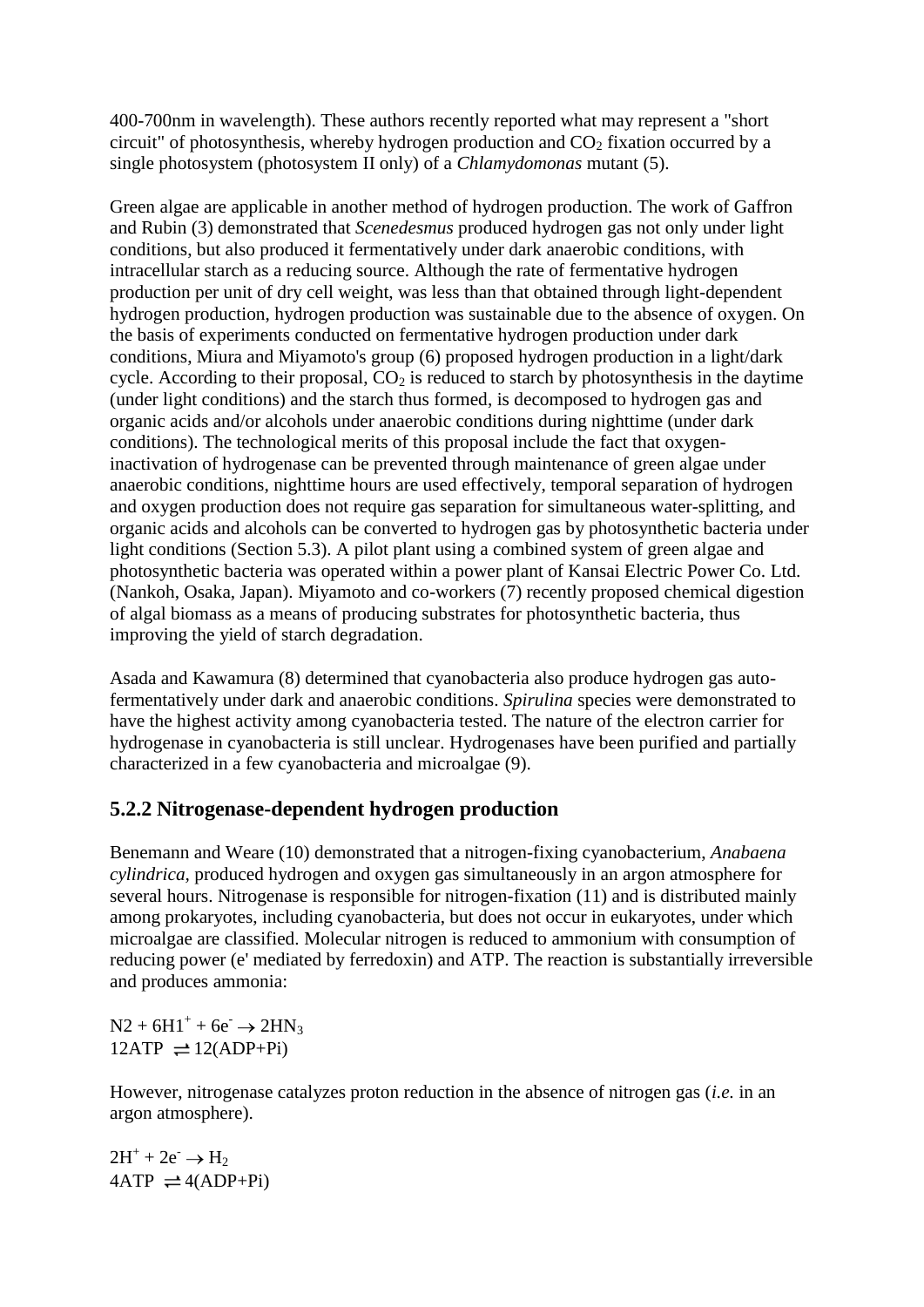Hydrogen production catalyzed by nitrogenase occurs as a side reaction at a rate of one-third to one-fourth that of nitrogen-fixation, even in a 100% nitrogen gas atmosphere.

Nitrogenase itself is extremely oxygen-labile. Unlike in the case of hydrogenase, however, cyanobacteria have developed mechanisms for protecting nitrogenase from oxygen gas and supplying it with energy (ATP) and reducing power. The most successful mechanism is the localization of nitrogenase in the heterocysts of filamentous cyanobacteria (Fig. 5-3). Vegetative cells (ordinary cells) in filamentous cyanobacteria carry out oxygenic photosynthesis. Organic compounds produced by CO; reduction are transferred into heterocysts and are decomposed to provide nitrogenase with reducing power. ATP can be provided by PSI-dependent and anoxygenic photosynthesis within heterocysts. Investigations into prolongation and optimization of hydrogen production, (12, 13) revealed that the hydrogen-producing activity of cyanobacteria was stimulated by nitrogen starvation.

The presence and physiological roles of hydrogenases in nitrogen-fixing cyanobacteria remains controversial, but 'uptake' hydrogenase appears to consume and re-use hydrogen gas, resulting in a decrease in net hydrogen production. Asada and Kawamura (14) reported aerobic hydrogen production by a nitrogen-fixing *Anabaena* sp., believed to be an uptake hydrogenase-deficient strain. After being cultured for 12 days, the strain accumulated approximately 10% hydrogen and 70% oxygen gas within the gas phase of the vessel, by the nitrogenase side reaction, even in the presence of air.

Miyamoto et al. (15) conducted outdoor experiments on hydrogen production by *Anabaena cylindrica,* in California. A nitrogen-starved culture of the cyanobacteria was continuously sparged by argon-based gas, while the hydrogen content of the effluent gas was measured. The average conversion efficiency over a period of one month (combustion energy of hydrogen gas produced by cyanobacteria/incident solar energy into the photo-bioreactor area) was approximately 0.2%.

Mitsui and co-workers extensively screened cyanobacteria for their hydrogen-producing ability, and tested Miami BG-7, one of the most potent hydrogen-producing cyanobacteria, in an outdoor culture (16). These workers also isolated a unicellular aerobic nitrogen fixer, *Synechococcus* sp. Miami BG043511, and with the use of synchronous culture techniques, discovered a new mechanism for protecting and driving oxygen-labile nitrogenase in nonheterocystous and oxygen-evolving cells (17). This strain is also a potent hydrogen-producer, having an estimated conversion efficiency of 3.5% based on PAR using an artificial light source  $(18)$ .

### **5.3 Hydrogen from organic compounds**

5.3.1 [Hydrogen production by photosynthetic bacteria](http://www.fao.org/docrep/w7241e/w7241e0g.htm#5.3.1%20hydrogen%20production%20by%20photosynthetic%20bacteria) [5.3.2 Combined photosynthetic and anaerobic and bacterial hydrogen production](http://www.fao.org/docrep/w7241e/w7241e0g.htm#5.3.2%20combined%20photosynthetic%20and%20anaerobic%20and%20bacterial%20hydrogen%20production)

### **5.3.1 Hydrogen production by photosynthetic bacteria**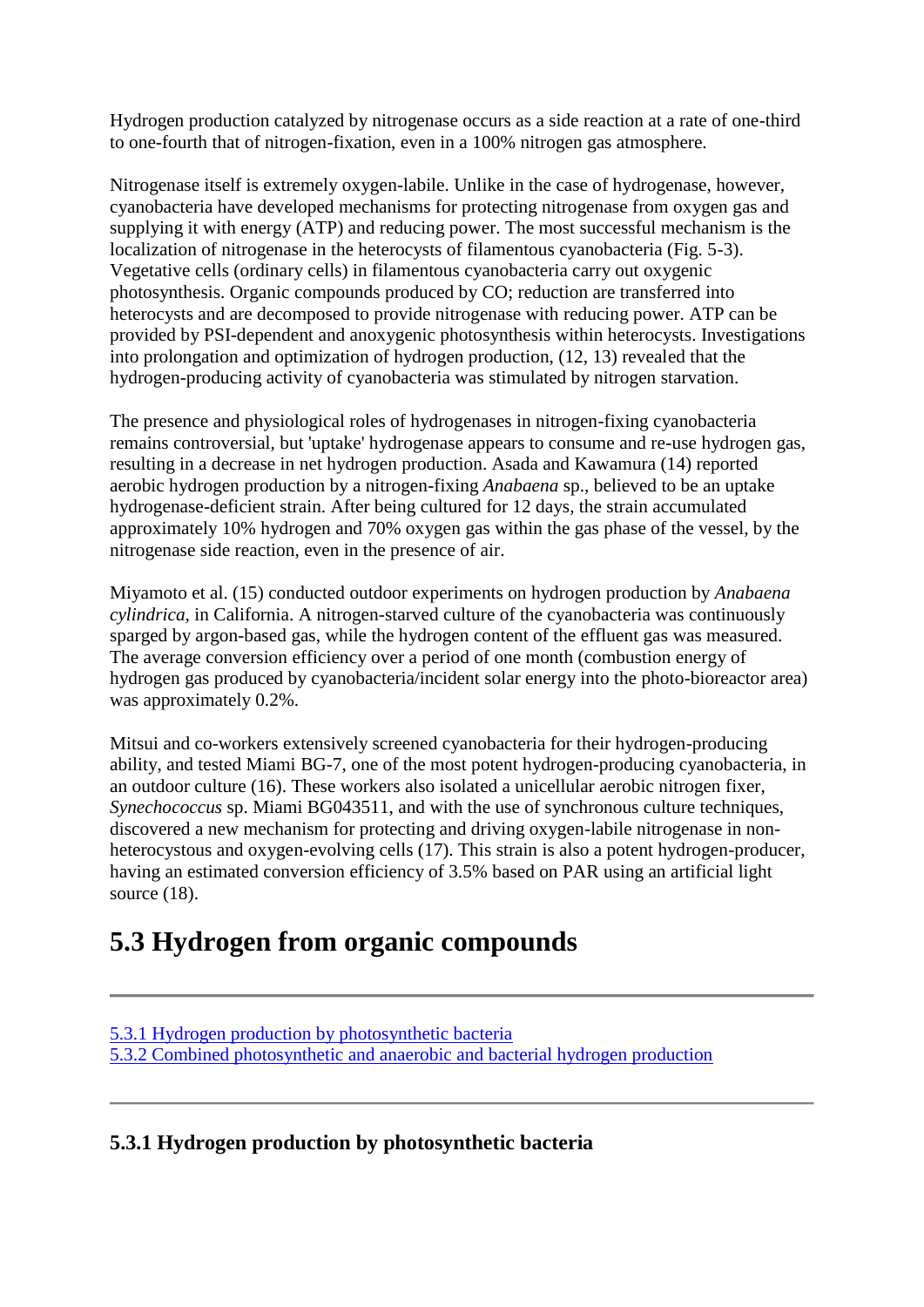Photosynthetic bacteria undergo anoxygenic photosynthesis with organic compounds or reduced sulfur compounds as electron donors. Some non-sulfur photosynthetic bacteria are potent hydrogen producers, utilizing organic acids such as lactic, succinic and butyric acids, or alcohols as electron donors. Since light energy is not required for water oxidation, the efficiency of light energy conversion to hydrogen gas by photosynthetic bacteria, is in principle much higher than that by cyanobacteria. Hydrogen production by photosynthetic bacteria is mediated by nitrogenase activity, although hydrogenases may be active for both hydrogen production and hydrogen uptake under some conditions. Miyake and Kawamura demonstrated a maximum energy conversion efficiency (combustion energy of hydrogen gas produced/incident light energy) of 6 to 8% using *Rhodobacter* sp. in laboratory experiments (Fig. 5-4).

**Figure 5.4 - Effect of light intensity on the rate and efficiency of hydrogen production in**  *Rhodobacter species* **(Miyake and Kawamura, 1987)**



**5.3.2 Combined photosynthetic and anaerobic and bacterial hydrogen production**

Anaerobic bacteria metabolize sugars to produce hydrogen gas and organic acids, but are incapable of further breaking down the organic acids formed. Miyake et al. (20) proposed the combined use of photosynthetic and anaerobic bacteria for the conversion of organic acids to hydrogen. Theoretically, one mole of glucose can be converted to 12 moles of hydrogen (Fig. 5-5) through the use of photosynthetic bacteria capable of capturing light energy in such a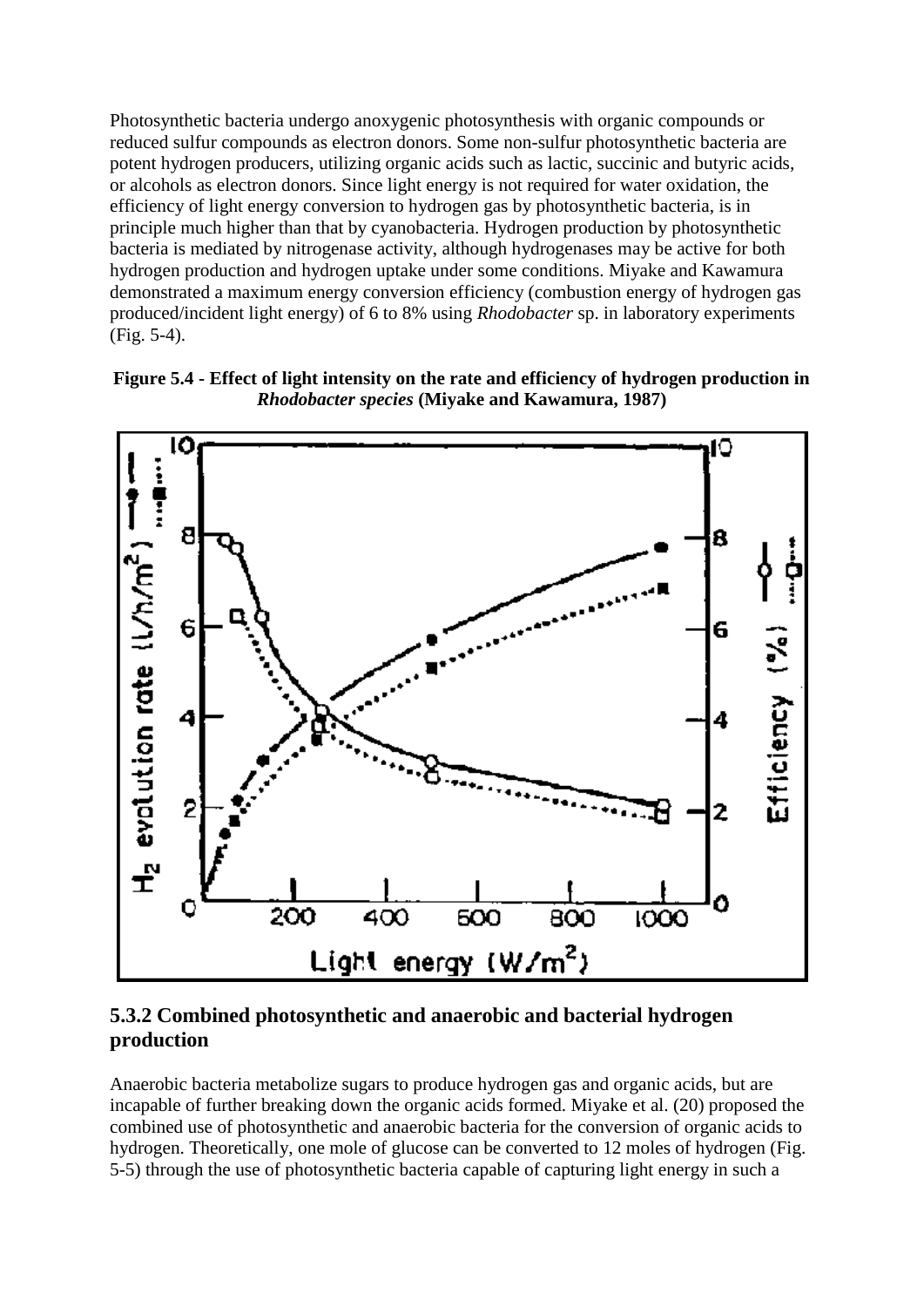combined system. From a practical point of view, organic wastes frequently contain sugar or sugar polymers. It is not however easy to obtain organic wastes containing organic acids as the main components. The combined use of photosynthetic and anaerobic bacteria should potentially increase the likelihood of their application in photobiological hydrogen production.





### **5.4 Enhancement of hydrogen-producing capabilities through genetic engineering**

Although genetic studies on photosynthetic microorganisms have markedly increased in recent times, relatively few genetic engineering studies have focused on altering the characteristics of these microorganisms, particularly with respect to enhancing the hydrogenproducing capabilities of photosynthetic bacteria and cyanobacteria. As described in Section 5.3.2., some nitrogen-fixing cyanobacteria are potential candidates for practical hydrogen production. Hydrogen production by nitrogenase is, however, an energy-consuming process due to hydrolysis of many ATP molecules. On the other hand, hydrogenase-dependent hydrogen production by cyanobacteria and green algae is "economic" in that there are no ATP requirements. This mechanism of hydrogen production is not however sustainable under light conditions. Water-splitting by hydrogenase is potentially an ideal hydrogen-producing system. Asada and co-workers (21, 22) attempted to overexpress hydrogenase from *Clostridium pasteurianum* in a cyanobacterium, *Synechococcus* PCC7942, by developing a genetic engineering system for cyanobacteria. These workers also demonstrated that clostridial hydrogenase protein, when electro-induced into cyanobacterial cells is active in producing hydrogen by receiving electrons produced by photosystems (23).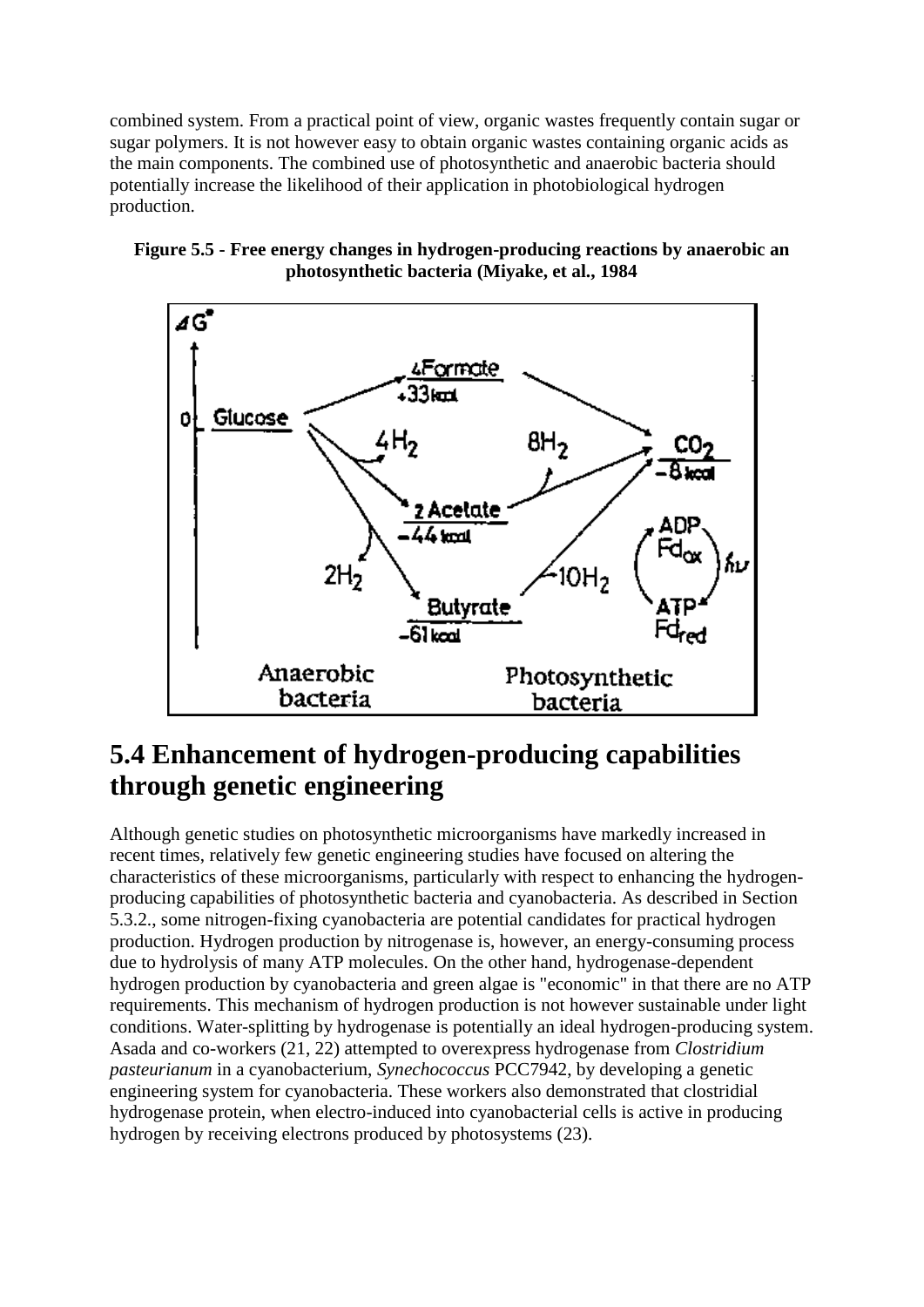Another strategy being examined is the enhancement of hydrogen-producing capabilities of photosynthetic bacteria. In nitrogenase-mediated hydrogen-producing reactions, a considerable amount of light energy which is converted to biochemical energy by the photosystem, is lost through various biochemical processes. Control of the photosystem at an appropriate level for nitrogenase activity, would result in reduced energy losses, and thus improved light energy conversion. To this end, with the objective of utilizing genetic engineering techniques in controlling the photosystem level in the potent hydrogen-producing photosynthetic bacteria *Rhodobacter sphaeroides* RV, the *puf* operon encoding photoreaction center and light-harvesting proteins was isolated and characterized (24).

# **5.5 Research and development on biological hydrogen production**

As explained in the introduction to this chapter, biological hydrogen production is now receiving much attention as an environmentally acceptable technology. Although a few research groups are active in basic or applied fields of hydrogen production, recent worldwide environmental problems have prompted the formation of national projects for biological hydrogen production. The German Federal Ministry for Research and Technology funded a biological hydrogen production project (1989-1994), in which universities undertook basic research. In Japan, the Ministry of International Trade and Industry is promoting a project for biological hydrogen production by environmentally acceptable technology (1991-1998) through the Research Institute of Innovative Technology for the Earth (RITE), with financial support of the New Energy and Industrial Development Organization (NEDO). The project includes development of total technologies for biological hydrogen production, the screening and breeding of microorganisms, and basic research and development of photobioreactors and anaerobic bioreactors.

The Hydrogen Committee of the International Energy Agency (IEA, under the auspices of the OECD) has rearranged Annex Committees for hydrogen technologies. The target of Annex 10 is the photoproduction of hydrogen. This consists of three subtasks: i) photoelectrochemical hydrogen production, ii) photobiological hydrogen production, and iii) standardization. The three-year plan (1995-1997) aims to establish a closely collaborative world-wide research network to promote hydrogen production technologies.

### **5.6 Future prospects**

Biological hydrogen production is the most challenging area of biotechnology with respect to environmental problems. The future of biological hydrogen production depends not only on research advances, *i.e.* improvement in efficiency through genetically engineering microorganisms and/or the development of bioreactors, but also on economic considerations (the cost of fossil fuels), social acceptance, and the development of hydrogen energy systems.

# **References**

- 1. Ueno, Y. et al, J. Ferment. Bioeng., 79, 395-397 (1995).
- 2. Miyake, J., SEN-I Gakkaishi [in Japanese], 48, 33-37 (1992).
- 3. Gaffron, H. and Rubin, J.,J. Gen. Physiol, 26, 219-240 (1942).